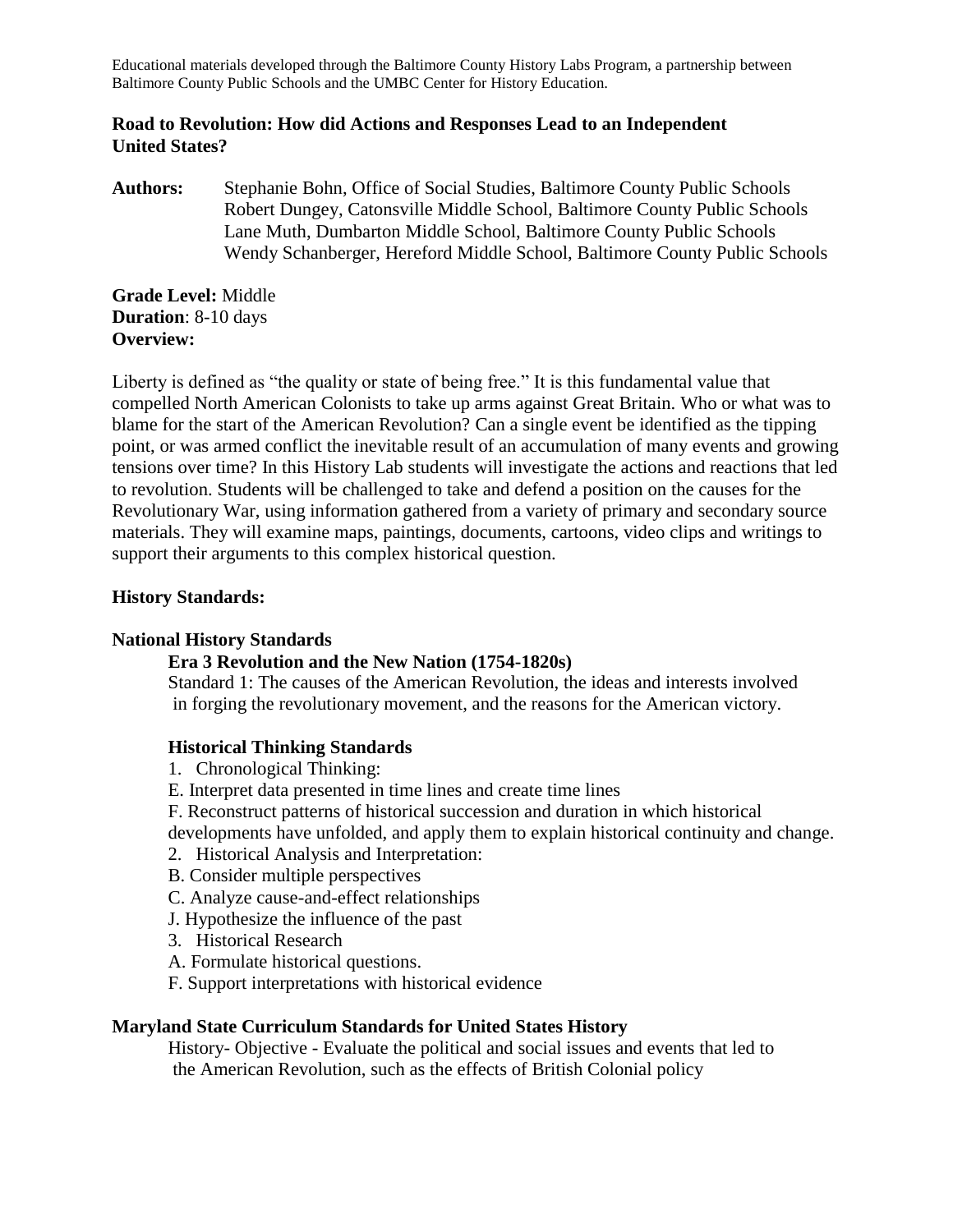## **Purpose:**

In this History Lab, students will analyze the significance of the events preceding the American Revolution, in order to identify causes for the start of the war and determine whether or not war could have been avoided.

- Students will examine a "crime scene" to identify the important people in the Revolutionary War.
- Students will review the outcome of the French and Indian War, specifically the impact of the Proclamation Line of 1763.
- Students will examine the series of Acts passed and enforced by the British Parliament
- Students will review the growing Colonial response to the Parliamentary actions to identify key intensifying actions. They will determine through group discussion the "point of no return" that compelled the colonists to take up arms against the British.
- Students will review various primary and secondary sources to determine the actions and reactions which led to the start of the American Revolution.
- Students will analyze primary and secondary sources to develop and support a position on causation factors.

# **History Lab Objectives:**

- Analyze results of the French and Indian War.
- Analyze British colonial policies and colonial reactions to these policies.
- Examine the economic impact of British policies on the colonists and England.

### **Topic Background**:

Often lost in discussions of America's bid for independence is the fact that Colonists never set out to be revolutionaries. The early eighteenth century brought decades of economic growth and increasing self-reliance to American shores. However, this came to a crashing halt when the British government imposed higher taxes and restraints on colonists after the conclusion of the French and Indian War, leading formerly loyal subjects to turn on their King.

The French and Indian War, a battle between Britain and France for supremacy in North America, was the first step on the colonists' road to revolution. The territory that started it all was land in the Ohio Valley. Britain laid claim to all land from North Carolina to Nova Scotia and "to the west indefinitely;" the Ohio Valley, they reasoned, fell within the borders of the Virginia colony. The French claimed that the land was theirs, owing to early explorers and fur traders. The territory had a third claim – the Iroquois – who were there long before either French or British explorers "discovered" the American continent. By 1753, the dispute over the Ohio Valley was a powder keg waiting to explode. While the French fought to hold the territory, the British prepared to rout them for the last time by calling on American colonists to take up arms for King and Country.

Considering themselves loyal subjects willing to fight for the glory of England, colonists went to battle under the leadership of British officers – among them George Washington and William Pitt. Historian Fred Anderson describes George Washington during this period as, "a soldier of the British Empire, seeking to extend the authority of his king into the heart of the continent." However, in order to win, the colonies would need to cooperate with one another on a level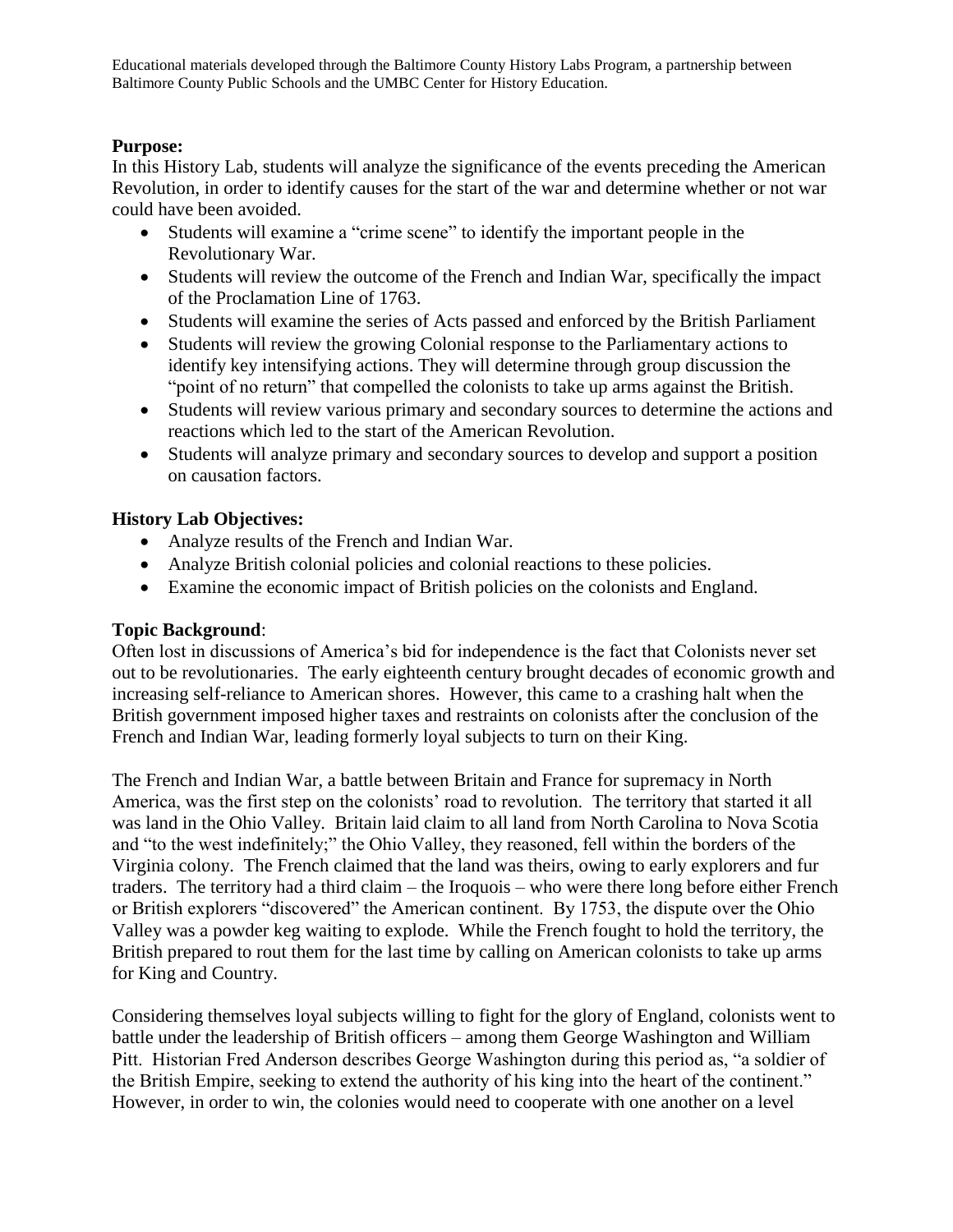never before done. Ben Franklin graphically depicted the need for the thirteen colonies to unify in his famous 1754 cartoon, "Join or Die," showing that together they could survive; however, if even one piece should separate, the entire entity would perish. This unification allowed the Anglo-American colonists to not only defeat the French in 1760, but it also allowed colonists to see that together these thirteen individual parts could be very strong indeed. Britain's treaty with France gave control of North America, from the Atlantic to the eastern shore of the Mississippi River (including Canada and Florida) to the British.

The party left out of these negotiations were the Native Americans of the Ohio Valley. Colonists, believing the land was their battle prize, formed settlements in the valley; the British, in turn, built forts to protect them. In response, Native Americans rose up in insurrection, leading once again to war. Eventually the insurrection was quelled. The King, recognizing that peace with the Indians was only temporary, issued the Proclamation of 1763, which formally prohibited white settlement west of the Appalachian Mountains and ordered those already settled in this territory to "forthwith remove themselves." This did not sit well with colonists. Some thought that the removal was a strategic maneuver by the king to keep the colonists under control by hemming them in on the East Coast. Others resented having land taken away that they had rightly won on the battlefield.

As peace settled in on the American colonies, questions grew as to who would pay for what ended up being a very expensive war. The cost for the war against the Indians and the French was staggering; by 1763, the war had doubled the British national debt to nearly £150 million and brought the country to the brink of bankruptcy. However, the spending didn't stop with the war's end. British troops were left in the colonies as a security measure against further Indian and French aggression. However, where the Crown saw these troops as securing the countryside against possible outside attacks, colonists saw it as an unnecessary military occupation. Moreover, a growing national debt meant only one thing to those in power in London – they would have to raise taxes to pay for the war and the colonists would have to bear the burden.

To the British these taxes seemed fair – after all, the average Briton paid 26 shillings a year in taxes in 1763, while the average colonist in Massachusetts only paid 1 shilling per year. The first of these taxes, the Sugar Act of 1764, was actually a continuation of an earlier act on sugar products; it was also a tax that merchants regularly evaded. The new law reduced the tax rate on sugar products, but raised the rate on others , including some not taxed under the earlier 1733 levies, and restricted other products all together. Other prohibitive legislation followed in quick succession: the Stamp Act (1765) taxed the paper for formal and legal documents, newspapers, playing cards; even dice; the Quartering Act (1765) forced citizens to provide room and board for the British troops "occupying" the colonies; and the Townshend Act (1767), which taxed glass, lead, paint colors, and paper imported into the colonies. While this tax wasn't expected to raise much in the way of revenue Chancellor of the Exchequer Charles Townshend knew that once the law was in place, he could expand his program.

Not only did colonists worry that these taxes were setting a dangerous precedent, they also could not have come at a worse time. The colonies were in the midst of an economic depression, particularly in the Northeast. A succession of devastating fires burned downtown Boston – first in 1760 then again in 1761 – leveling huge sections of the city. Shortly after, Boston was hit by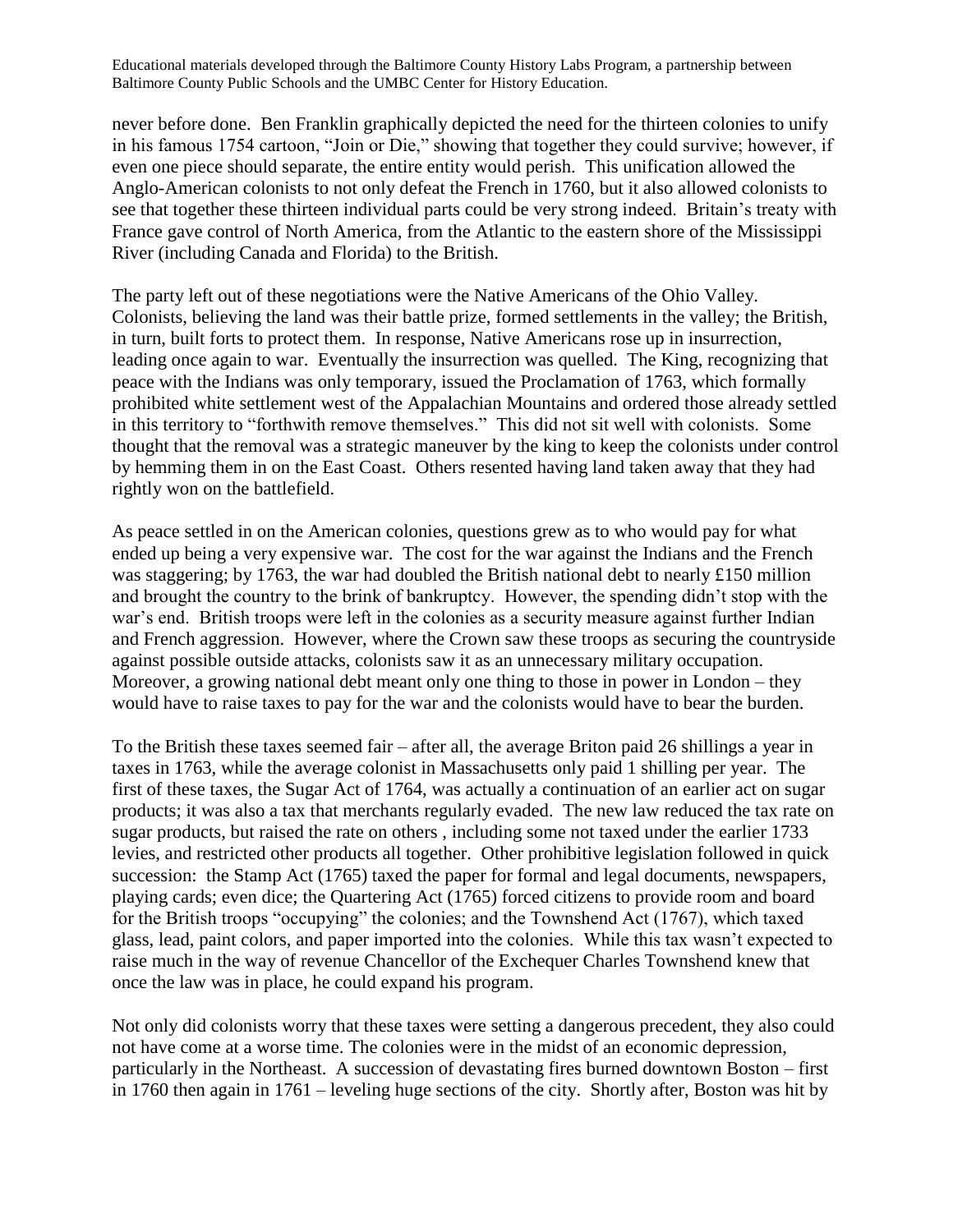a devastating smallpox epidemic. The imposition of new and hard-hitting taxes infuriated the colonists. Not only did these taxes affect the economic well being of the colonies, in the eyes of the colonists, they were illegal. As Patrick Henry noted in his address to Virginia assembly in 1765, British law dictates that only Parliament can raise taxes in order that all British citizens – which they were – be represented. Up until 1764, any discussion of taxes on the colonies went through colonial legislatures. This time, however, Parliament bypassed the legislatures and levied the tax on the colonists directly, without representatives to speak for them in London.

The colonists protested these taxes both in an official capacity (offering petitions from state legislatures) and unofficially (by attacking local tax collectors), finally winning a small victory when Parliament repealed the Stamp Act in 1766. However, the ideology behind the tax had not changed. Parliament remained adamant it had the right to tax the colonists without representation in London and all attempts by colonists to convince them otherwise were rejected. This unlawful taxation, eviction from the Ohio Valley, and the military occupation of the colonies led many American colonists to believe that if Parliament and the King no longer respected their rights as British citizens, perhaps they were better off without Britain altogether. Committees within the colonies formed networks to coordinate protest efforts. While Bostonians tossed tea into the harbor in protest, New York and Philadelphia turned away ships carrying tea, forcing them back to Britain. Britain replied to this action by closing Boston Harbor until the taxes were paid. With each action and reaction, relations between Britain and its American colonies deteriorated. Understanding that war was inevitable, colonists formed militias and asked a former British officer from Virginia, George Washington, to lead them. In 1774, the newly formed Continental Congress informed Britain that colonists were no longer bound by the laws of Parliament, as long as Parliament denied colonists their basic rights and liberties. They knew it was only a matter of time and that they were already well on their way down the road to revolution.

### **Vocabulary:**

**coercive** – by government force **duty** – something that one is expected or required to do by moral or legal obligation **levy** – impose or collect, as of a tax **monopoly** – exclusive control of a good or service **Parliament** – a legislative body of a country or colonies **primary source** – a first-person account by someone who actually witnessed or took part in the experience or event being described **secondary source** – the recorded findings of someone who did not observe the event, but who investigated primary evidence

### **Conducting the History Lab:**

**Objective:** Using a series of primary source documents and pre-writing organizational tools as historical evidence, students will construct an argumentative essay about the events of the Pre-Revolutionary era.

This History Lab is designed as a multi-day instructional experience where students are looking at a "Historical Crime Scene." An overall plan is provided for the activities to be completed on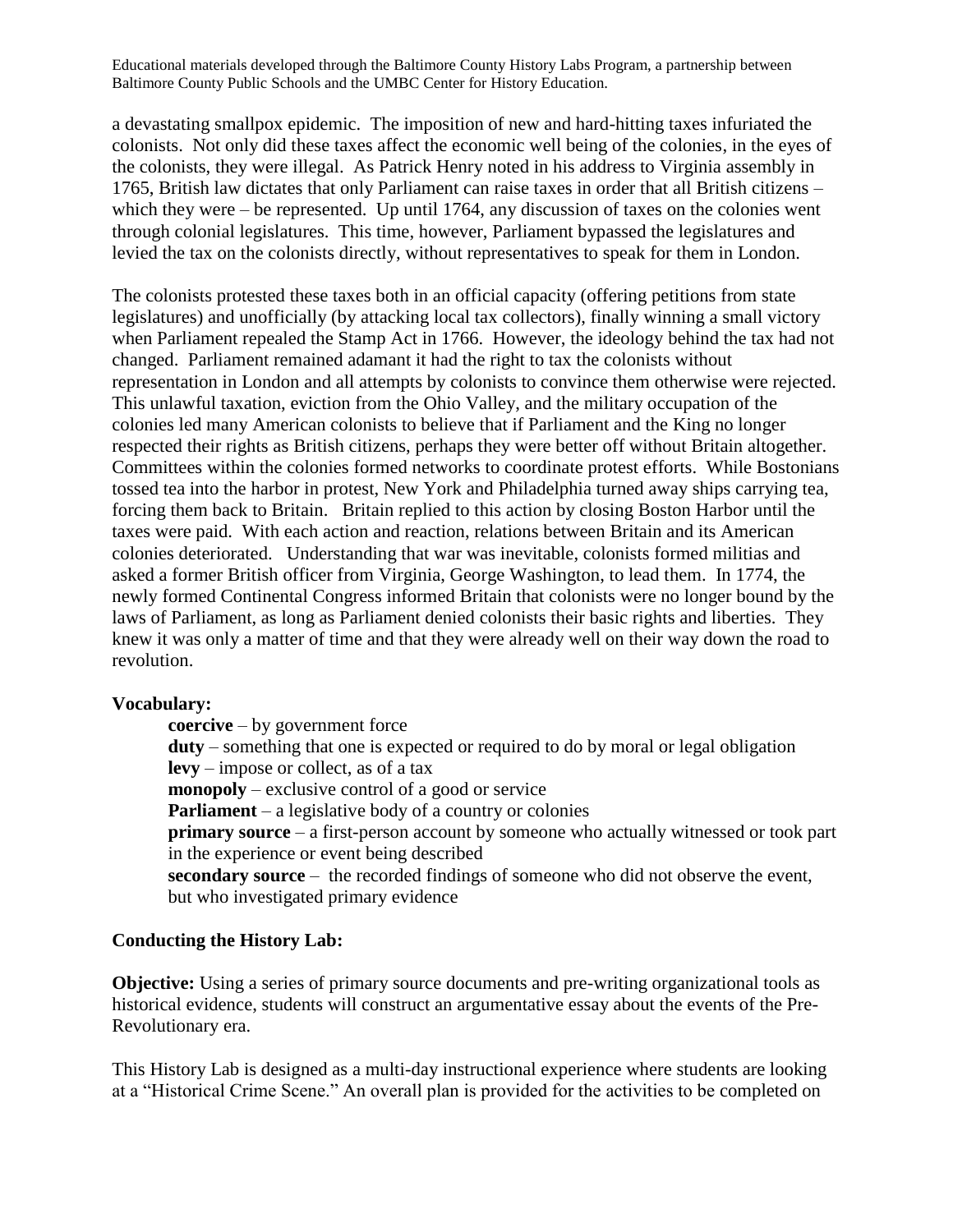each day of the Lab, followed by the specific procedures for each step. Student and teacher versions are provided for one of the numbered Resource Sheets. An overview of the resource sheets arranged by their date of use can be found [here.](http://www.umbc.edu/che/tahlessons/pdf/historylabs/Road_to_Revolution_Overview.pdf)

### **Day One** - **Initiate History Lab by Breaking down the "Crime Scene"**

Introduce the History Lab by setting up the "crime scene." Share with students that they are working to solve the crime acting as "history detectives." The students will be building their case by working backwards and gathering evidence on the events leading to the American Revolution. The objective is for students to examine crime with a similar critical analysis as that of a historian.

Distribute the graphic organizer, **RS#1**, "Breaking down the Scene of the Crime." Display painting, **RS#2**, Battle of Concord titled, "Scene of the Crime." Use Road to Revolution Power Point (**RS#21**) or color copy/overhead for display. Do not reveal to students the source of the painting. Using the Quadrant Image Analysis strategy to view only a quarter of image at a time. Allow 2-minutes to examine each quadrant. Record observations from each quadrant.

Ask:

What objects, people and actions are visible in the painting? What time period is being depicted? What questions do you have after viewing the image? Where would you look to find the answer to your questions?

Share with students the History Lab agenda (available on Power Point). Share with students the key question of the lab, "what incidents and events led to armed conflict in Colonial America;' our crime scene. Tell students that in order to solve the crime, they will need to examine the suspects, determine the motive and analyze the evidence.

To establish the context of the British Parliamentary actions the French and Indian War needs to be reviewed. Students need to understand the significance of the conflict, markedly the establishment of the Proclamation Line. Distribute **RS#3**, "The Suspects." As a class, read and discuss the background of the French and Indian War. Review student responses.

Distribute **RS#4**, "Examining the Motive." Display map of the Proclamation Line of 1763 on **RS#5**. Review student responses. Summarize information concerning the Proclamation Line of 1763.

Conclude by having the students read through **RS#6**, "Interview with King George III."

At the end of Day One, have students explain in writing the answers to the following questions:

What are major problems facing England after the French & Indian War? Explain how the Proclamation Line of 1763 would benefit England.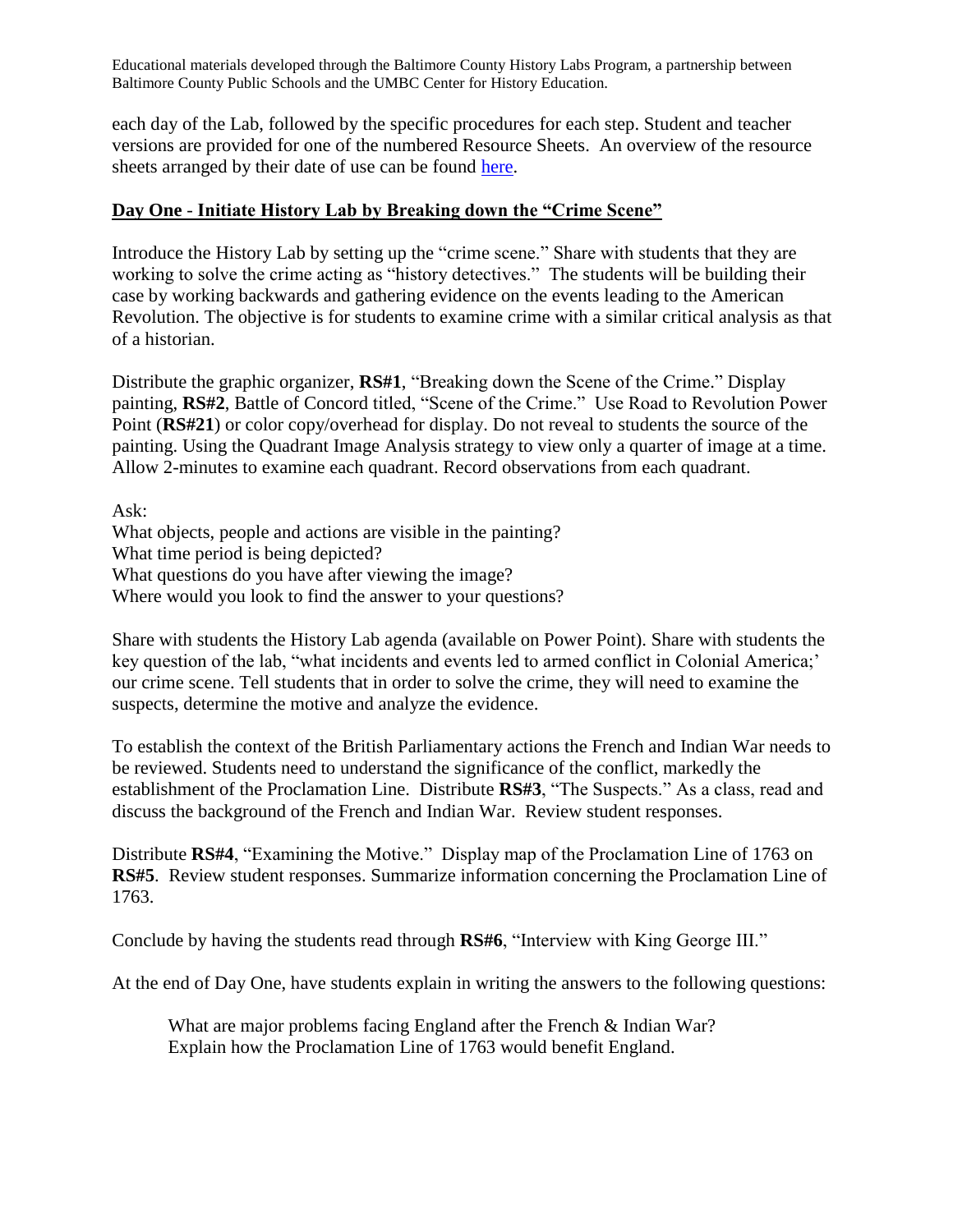### **Day Two** – **Examining the Evidence**

Explain that students will be working on gathering evidence for their case by reading and analyzing primary source excerpts. Remind students that primary sources are created by people who witnessed or actually participated in the historical event. The information gathered from the primary sources will be used as evidence to narrow down the list of suspects and determine the key motive that led to the scene of the crime.

Distribute **RS#7** titled, "Building the Case File," a graphic organizer for students to use to organize information learned from the primary source evidence.

Using a Learning Stations strategy, have students work in small groups moving around the classroom to each station of evidence. The evidence files are excerpts from the British Parliamentary Acts. Using Evidence A: Stamp Act, model the process by reading the excerpt and answering the corresponding questions on **RS#7**. Distribute the evidence files, **RS#8**, "Evidence A-F." Evidence files contain information on the following:

Evidence A: Stamp Act Evidence B: Quartering Act Evidence C: Stamp Act Evidence D: The Townshend Act Evidence E: The Tea Act Evidence F: Coercive/Intolerable Act: Section A- Boston Port Act Evidence F: Coercive/Intolerable Act: Section B- MA Government and Justice Act Evidence F: Coercive/Intolerable Act: Section C – Quebec Act

Excerpts may be challenging to some lower ability readers. Differentiate the process by offering auto-summarized versions of the acts or have student work in groups organized by reading ability. One could also use the editing tool in Microsoft Word to add clues to the location of what the act said and why it was passed.

Conclude by summarizing the information gathered on from each primary source excerpt.

At the end of Day Two, have students review the material gathered from the various primary and secondary sources on British Parliamentary Actions and have them create three questions they have from the sources they have examined. These could be about the specific Acts, the reasons why Parliament may have passed the Act, impact on the colonists and the possible reactions of the colonists.

As a homework assignment, have students complete, **RS#9**, "Events Leading Up to the Crime Scene." Students should add each of the acts to the timeline.

## **Day Three** – **Simulation – Walking in Their Shoes**

To begin lesson, ask students:

How did the British decide to handle the debt accrued due to the French and Indian War?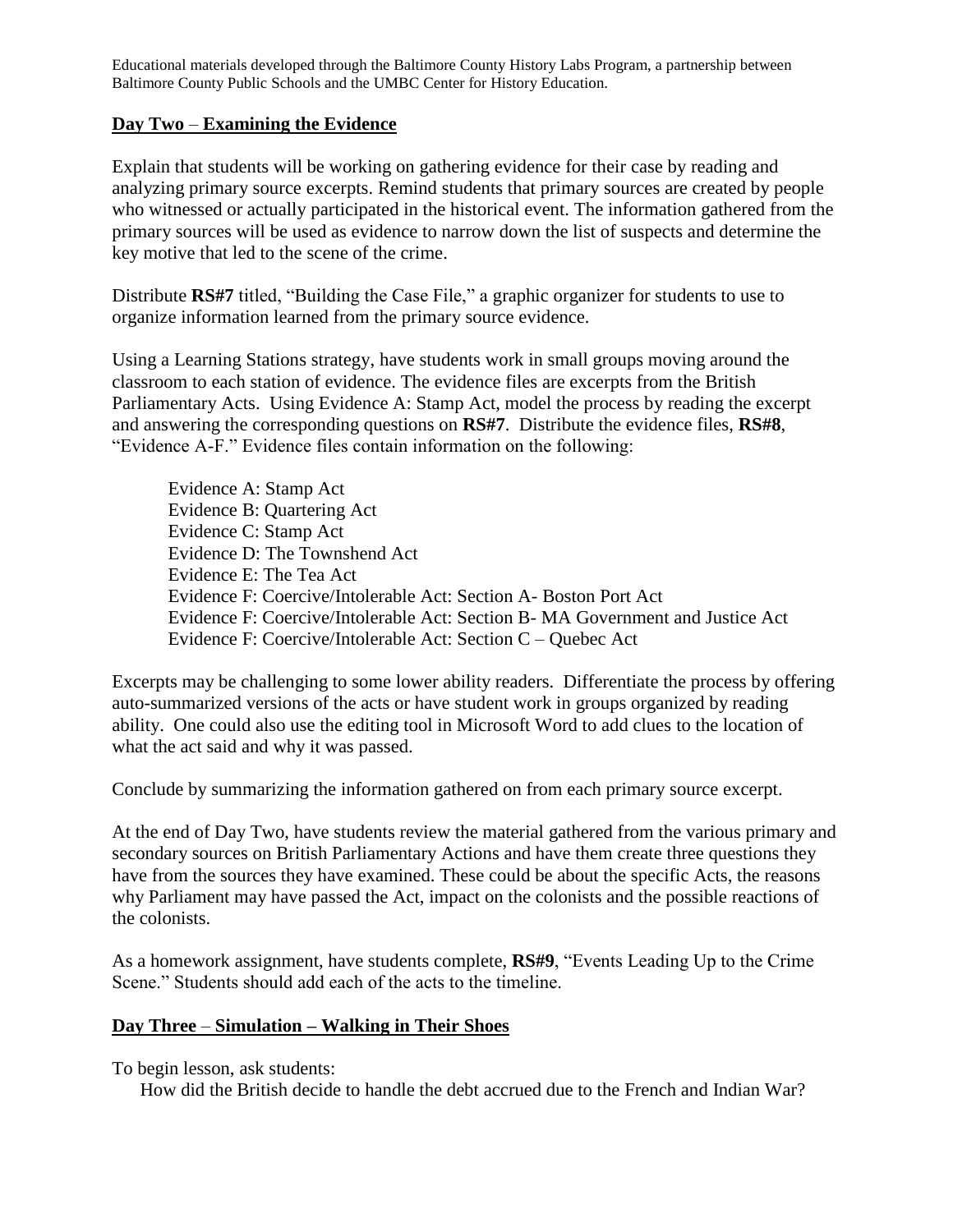What were some of the British actions imposed on the colonists? Who are the two leading suspects in our crime scene?

Summarize student responses.

Introduce the simulation, "The King's M&Ms<sup>®</sup>." This activity is adapted from "The King's M&M's" activity from *American History Simulations* published by Teacher Created Materials

Explain that today we are going to recreate British taxation by having a "King" and "Parliament" assign taxes to a group of "colonists." Colonists will need to pay the taxes that apply to them with their own currency (M &Ms<sup>®</sup> candies). Randomly pass out role cards to students (**RS-19**). Once all have been handed out, have those who possess cards indicating anything other than colonists to the front of the room. Have each indicate their role and use a signs to reinforce their role.

Have students complete Part A **RS#10, "**The King's M&Ms® ." Discuss.

Have all students count their "currency" to show that everyone (at this stage of the game) is just about equal. Complete #1 under Part B of **RS#10**. Inform students that the "King," Parliament members," and "tax collectors" may consume their currency (fun-size bag of M&Ms<sup>®</sup>), for they will be no taxes. The "colonists" will have to wait and see what taxes are imposed before consuming their own currency.

Members of Parliament will determine what taxes need to be imposed by reviewing the Colonial Tax Cards (**RS#20**). The selected card(s) should be handed over to the King who will read the proclamation of taxation to the colonists. Anyone in possession or fitting the description of the item to be taxed will need to pay out the number of  $\overline{\text{M}\&\text{Ms}}^{\circ}$  equal to the number written on the tax card. The tax collectors should collect the taxes, count the number collected and return the "taxes" to the Parliament. Keep a total count on the board or overhead of how many  $M\&Ms^{\omega}$ were collected.

Continue by having the Parliament pull another tax card and have the King proclaim the new tax. The tax collectors should continue to collect, count and return the taxes to the Parliament. A grand total of collected taxes should be kept. Once 2 or 3 additional taxes have been levied, have students complete # 2 under Part B of **RS#10**. Levy 2 to 3 more additional taxes. (Total taxes levied should be no more than six.)

After all taxes have been levied, reveal the final total of collected taxes. Now complete Part C of **RS#10** in order to show how funds were dispersed in order to run the British Empire. (The percentages have no historical significance, but give students an idea of how the funds were broken down. It also makes it cross-curricular!) Be sure to throw away all collected taxes. Students may now eat the remaining "currency."

To summarize have students independently complete Part D of **RS#10** then discuss.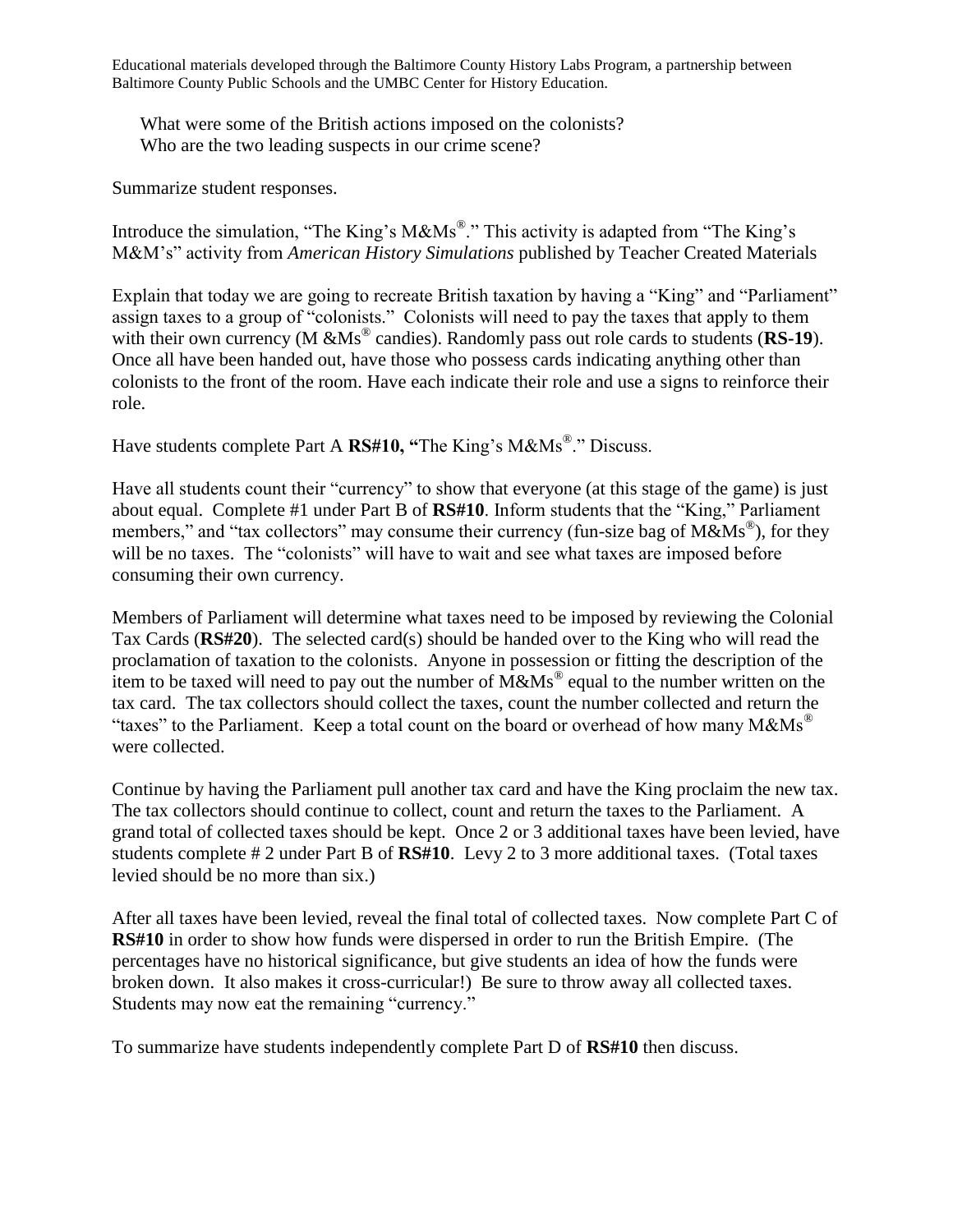At the end of Day Three, have students view the image and answer the questions on **RS#11**, "Tar and Feathering." Students should draw comparisons to the simulation of how colonial tax collectors were treated and attitudes toward Parliament and the King. Through further discussion, one can make comparisons to student behavior during the simulation to the following questions:

Why were tax collectors tarred and feathered? How might colonists devise ways to resist or get around these laws?

### **Day Four and Five**– **Colonial Reactions**

Introduce today's lesson by asking the following questions: Who are the four suspects in our case? Have we narrowed this down? What was the cause of the French and Indian War? Name one condition of the Proclamation Line of 1763. Why did King George III decide to tax the colonists? Name one act imposed by the Parliament. Give some information about it

Discuss student responses.

Inform students that they will be investigating colonial reactions to the Parliamentary actions of the British. Inform students that primary and secondary sources will be used when examining colonial responses. Remind students that a secondary source is an account written by someone who did not witness the event but wrote about it afterwards. Discuss which sources tend to be more accurate and the influence of bias on both types of sources.

Have students recall prior knowledge about the Boston Massacre. Display and gather information from students. To differentiate the process, share the video clip on the Boston Massacre from Part One, Disc One, "Join or Die" episode from the HBO Mini-Series, *John Adams*.

Proceed with the investigation by using a computer lab and **RS#12**, "HSI: Boston Massacre." Have students work in small groups completing the resource sheet using the documents at the Historical Investigation Site at [http://web.wm.edu/hsi/index.html.](http://web.wm.edu/hsi/index.html) Students should answer the questions in the first row for each document, A-F. Possible answers for Document A have been modeled.

If a computer lab is not available, create a document packet from the website and have students use a Learning Stations format to complete **RS#12**. For low ability readers, one can autosummarize the documents using Microsoft Word to highlight important pieces of information.

[Document A:](http://web.wm.edu/hsi/cases/boston/boston_documents.html#doc1) Joy Hakim's Account of The Boston Massacre (1993)| [Word/](http://web.wm.edu/hsi/cases/boston/boston_doc_a.doc)[PDF](http://web.wm.edu/hsi/cases/boston/boston_doc_a.pdf) [Document B:](http://web.wm.edu/hsi/cases/boston/boston_documents.html#doc2) Captain Thomas Preston's Account of the Boston Massacre (1770)| [Word/](http://web.wm.edu/hsi/cases/boston/boston_doc_b.doc)[PDF](http://web.wm.edu/hsi/cases/boston/boston_doc_b.pdf) [Document C:](http://web.wm.edu/hsi/cases/boston/boston_documents.html#doc3) Anonymous Account of the Boston Massacre (1775)| [Word](http://web.wm.edu/hsi/cases/boston/boston_doc_c.doc)[/PDF](http://web.wm.edu/hsi/cases/boston/boston_doc_c.pdf) [Document D:](http://web.wm.edu/hsi/cases/boston/boston_doc_d.htm) *Boston Massacre*, Mar. 5, 1770. Chromolithograph by John Bufford| [Word](http://www.umbc.edu/che/historylabs/documents/document%20d.doc)[/PDF](http://www.umbc.edu/che/historylabs/documents/document%20d.pdf) [Document E:](http://web.wm.edu/hsi/cases/boston/boston_doc_e.htm) *The Boston Massacre* Engraving after the painting by Alonzo Chappel, 1868| [Word](http://www.umbc.edu/che/historylabs/documents/document%20e.doc)[/PDF](http://www.umbc.edu/che/historylabs/documents/document%20f.pdf)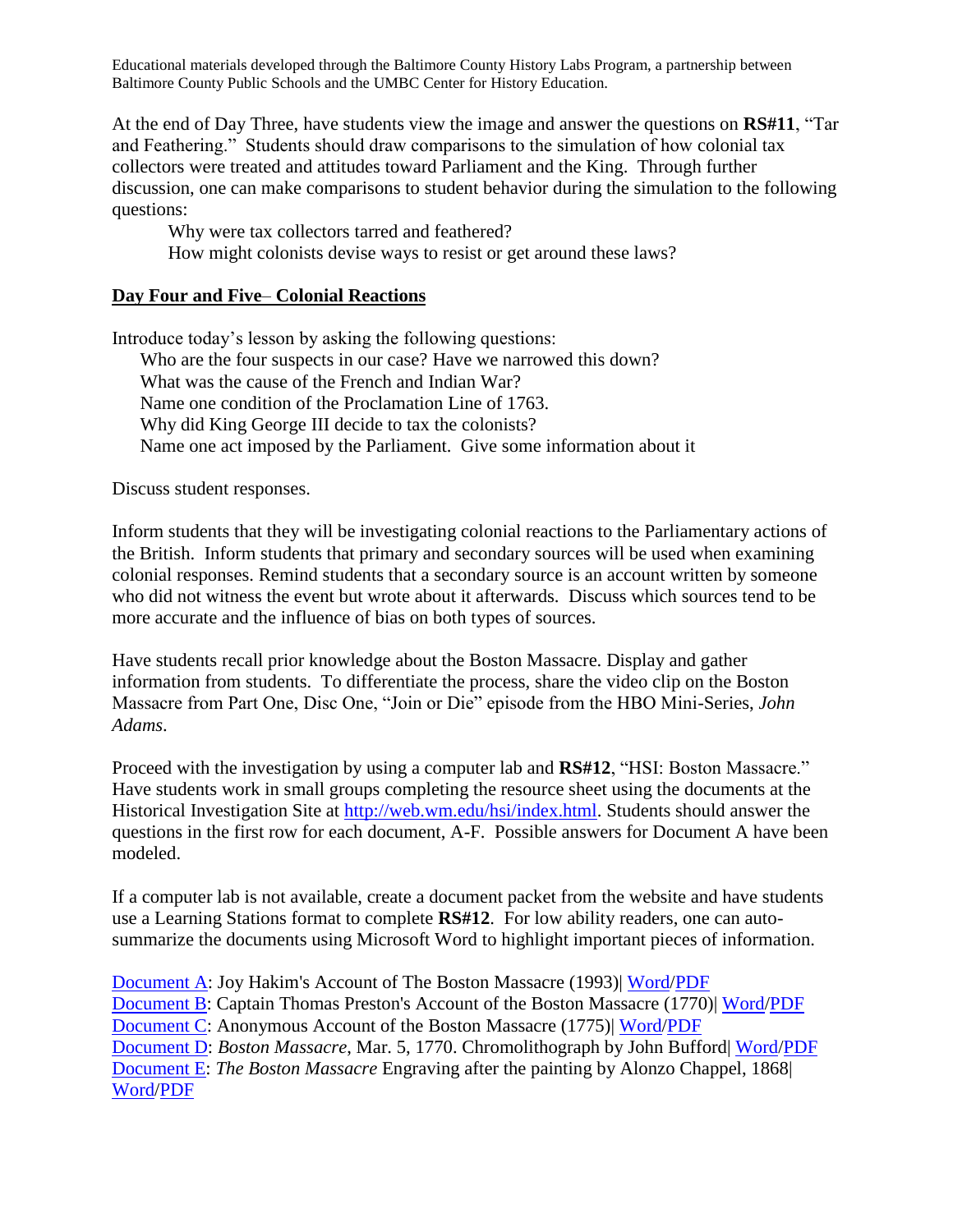[Document F:](http://web.wm.edu/hsi/cases/boston/boston_doc_f.htm) *The bloody massacre perpetrated in King Street, Boston, on Mar. 5, 1770*. Engraving by Paul Revere, 1770| [Word](http://www.umbc.edu/che/historylabs/documents/document%20f.doc)[/PDF](http://www.umbc.edu/che/historylabs/documents/document%20f.pdf)

Share evidence collected in the Historical Scene Investigation. Review questions generated by students while participating in the Historical Scene Investigation.

To encourage further student understanding, have students watch the courthouse scenes from Part One, Disc One, "Join or Die" episode from the HBO Mini-Series, *John Adams,* in which John Adams defends the British soldiers' actions during the Boston Massacre.

Ask:

Now that you have looked over the primary and secondary source evidence, would you have defended the soldiers as John Adams did? Why or Why not? Use details from the evidence to support your response.

Continue investigating colonists' reactions by working in the classroom and focusing on the following three incidents: Boston Tea Party, Meeting of the Continental Congress and Lexington & Concord. The resource sheet for these three incidents is modeled after the Historical Scene Investigation website.

Distribute the **RS#13**, "Investigating the Incidents." Using the Jigsaw strategy, have students complete the worksheet by reading and becoming an expert about one of the three incidents-**RS#14**, "The Boston Tea Party: Evidence File G," **RS#15**, "The Continental Congress: Evidence File H," or **RS#16**, "Battle of Lexington: Evidence File I." Encourage students to think about past investigations (i.e. evidence concerning Parliamentary actions) in order to ask pertinent questions and make connections among the sources. Regroup expert groups with other groups to share information concerning all three incidents.

Summarize the Jigsaw activity by reviewing who, what, where, when, and why information about each incident. Create a list of questions that students still have about the incidents.

At the end of Day Five, have students complete the continuum by ranking each of the three incidents from the lesson on the line in response to the question below.

Which incident had the greatest impact on leading the colonists to our crime scene?

Little Impact Moderate Impact Great Impact

Explain your choice.

As a homework assignment, have students continue to organize the information gathered from colonial reactions evidence by having students add to **RS#9**, "Events Leading Up to the Crime Scene." Students should add each of the incidents from the lesson to the timeline.

# **Day Six**– **Cracking the Case**

Begin by reviewing the crime scene picture and the overarching question of the History Lab, "What incidents and events led to armed conflict in Colonial America?"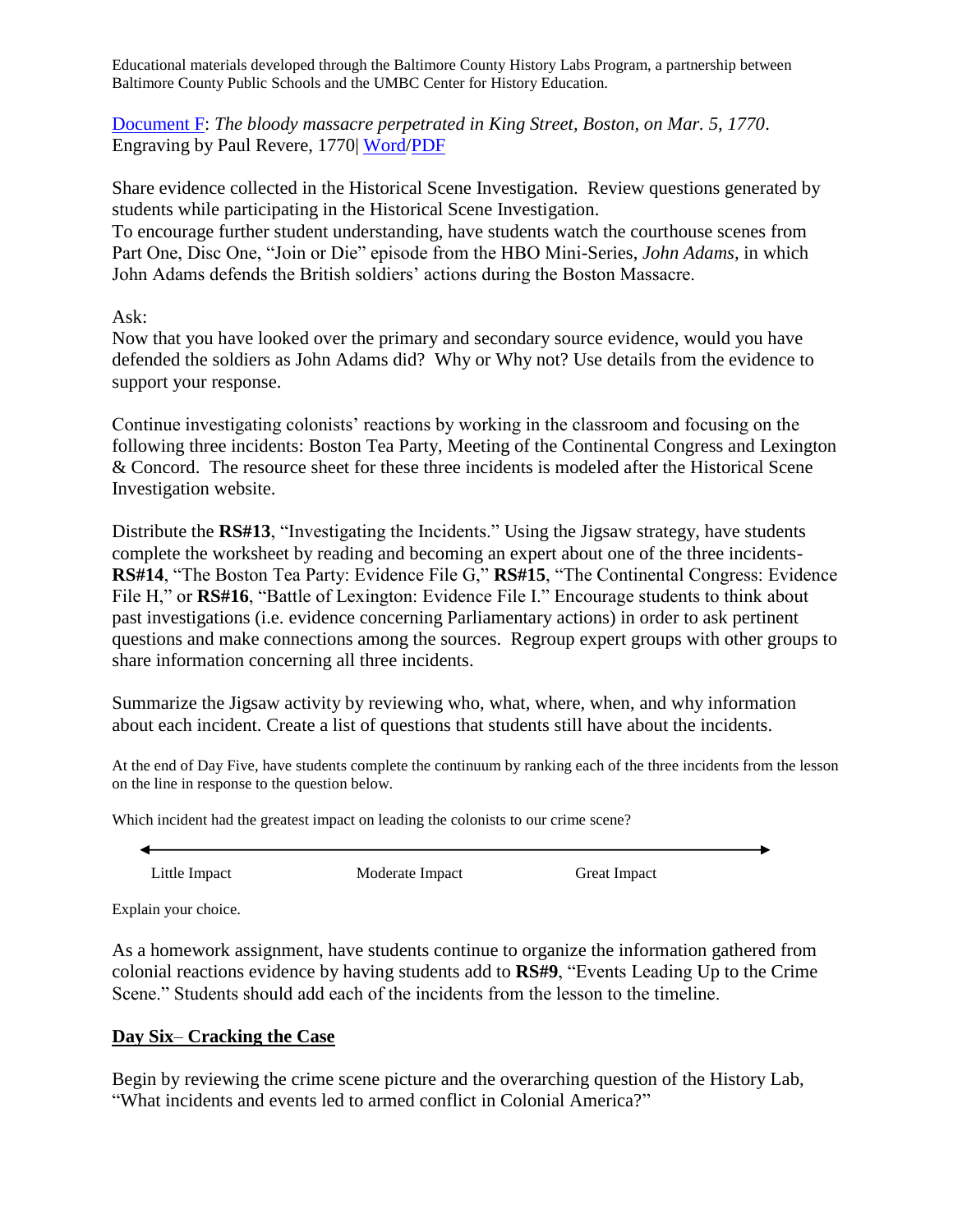Using information gathered during the investigation (evidence, timelines, primary/secondary sources, etc.) have students narrow it down to four key events and rank them in order of significance and influence by completing **R#17**, "Recipe for Conflict."

On a wall or chalkboard, post the following events in chronological order, French and Indian War, Boston Massacre, Boston Tea Party, Battle of Lexington, and Declaration of Independence. Handout a simple Post-It Note to each student and have students write their choice for the most significant event on the Post-It. It may be one of the events on the board, or another. Have students place their event in the appropriate chronological place on the board. Discuss the events placed on the board and their overall impact on leading to conflict in Colonial America. After the discussion, ask students if anyone would like to change their choice. If so, have them state the reason(s) for the change.

Inform the students that many historians site different events as the start of the American Revolution. Post the following quote: "March 5, 1770…what's about to happen will change America forever….This is how war starts." Have students respond on whether they agree or disagree with the statement from the History Channel's *America: The Story of US* series. They should use details and examples from the evidence files to support their response.

To conclude the History Lab and to assess student understanding of the incidents and events that led to armed conflict in Colonial America, students should complete **RS#18,** "You, the Detective: Road to Independence." The resource sheet includes the directions for the assessment. Students explain the events that lead to armed conflict, identify and evaluate who was most responsible for the armed conflict, and determine if the armed conflict could have been avoided.

#### **References:**

Anderson, Fred. *The War That Made America: A Short History of the French and Indian War.* New York: Penguin Books, 2005.

Archer, Richard. *As if an Enemy's Country: The British Occupation of Boston and the Origins of the Revolution.* New York: Oxford University Press, 2010.

Cogliano, Francis D. "Was the American Revolution Inevitable?" *BBC History*, [http://www.bbc.co.uk/history/british/empire\\_seapower/american\\_revolution\\_01.shtml,](http://www.bbc.co.uk/history/british/empire_seapower/american_revolution_01.shtml) (accessed October 1, 2011).

Gard, Carolyn. *The French and Indian War: A Primary Source History of the Fight for Territory in North American.* New York: Rosen Publishing Group, 2004.

Laager, Hollie. *The French and Indian War*. Vero Beach, FL: Rourke Publishing, 2007.